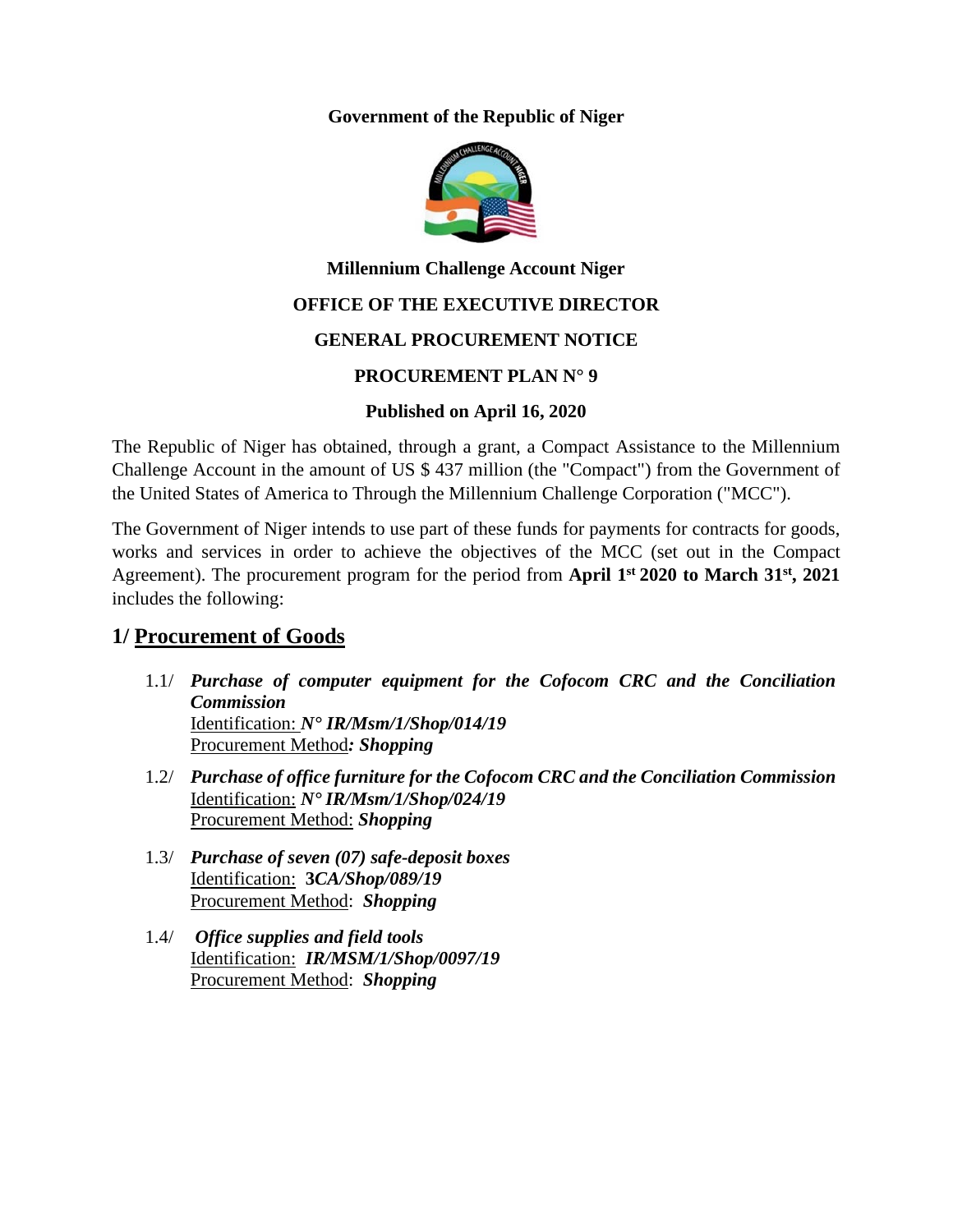- 1.5/ *Arcgis Pro+extension (1 license)* Identification: *ADM/41/Shop/096/19* Procurement Method: *Shopping*
- 1.6/ *UPS batteries for server room and 5 inverters with 650 KVA capacity* Identification: *ADM/41/Shop/100/19* Procurement Method: *Shopping*
- 1.7/ *Acquisition and installation of a generator for the Maradi office (including a shelter)* Identification: *CR/PRAPS/5/Shop/104/19* Procurement Method: *Shopping*
- 1.8/ *Office supplies for MCA-Niger* Identification: *ADM/41/Shop/110/20* Procurement Method: *Shopping*
- 1.9/ *Office furniture for MCA-Niger and regional office CRA Dosso* Identification: *2CA/Shop/111/20* Procurement Method: *Shopping*
- 1.10/ *Purchase of spare tires for MCA-Niger vehicles* Identification: *ADM/41/Shop/112/20* Procurement Method: *Shopping*

# **2/Consultants services**

### **2.1/ Firms**

- 2.1.1/ *Capacity building of National System of Statistics* Identification: *IR/Pr/3/QCBS/0024/20* Procurement Method: *QCBS*
- 2.1.2/ *Recruitment of Firm for audit of the compact resources* Identification: *ADM/41/QBS/115/20* Procurement Method: *QBS*
- 2.1.3/ *Capacity building of National System of Statistics* Identification: *IR/Pr/3/QCBS/0024/20* Procurement Method: *QCBS*

### **2.2/ Individual Consultants**

2.2.1/ *Recruitment of a consultant for the identification of recycling channels and development of a waste management plan within the Compact implementation* Identification: *ADM.Esp/IC/035/19*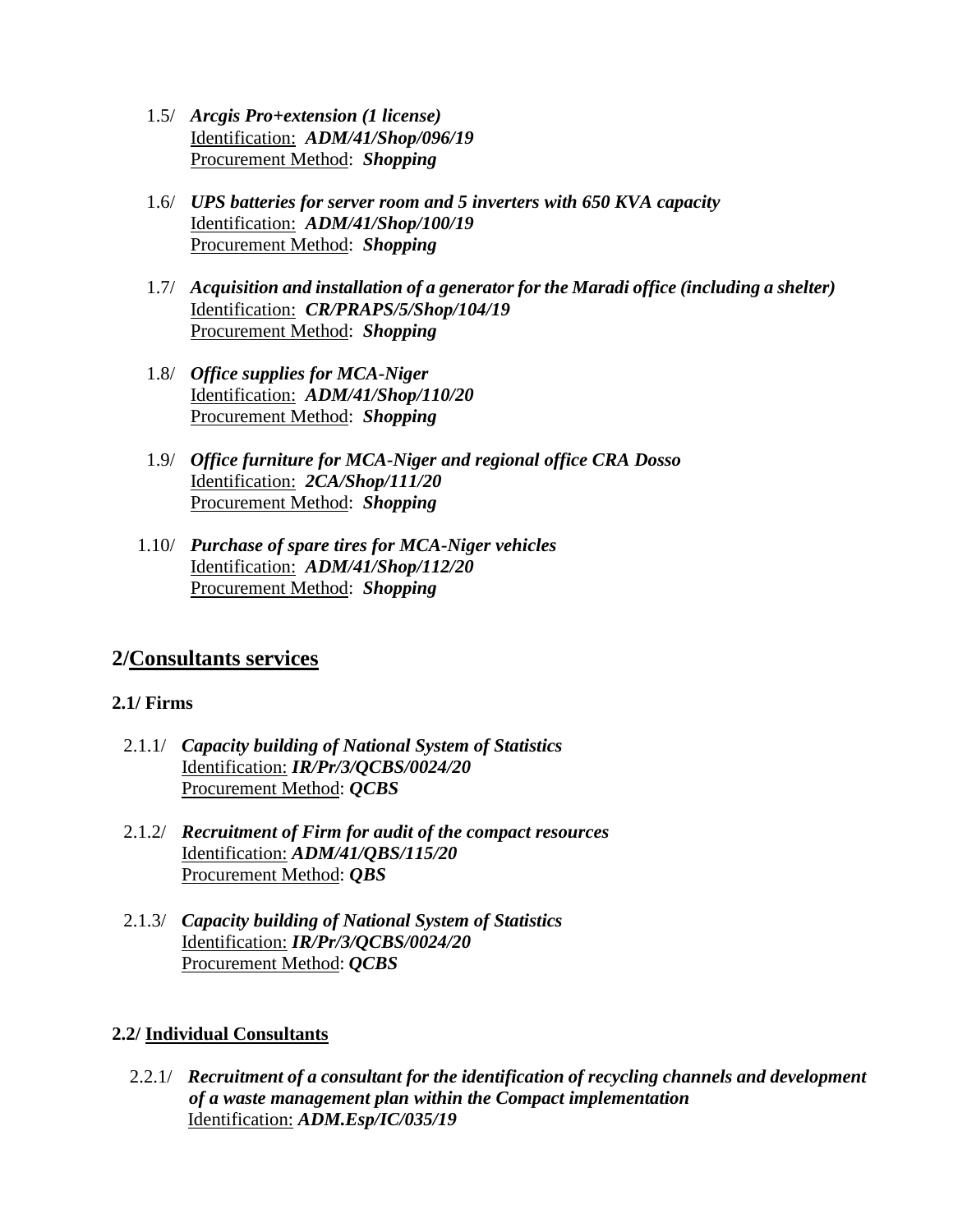#### Procurement Method: *IC*

- 2.2.2/ *Recruitment of one (1) individual consultant for capacity building of service providers who develop project files to promoters in the 4 regions (Grant Facility)* Identification: *CR/CRAB/2/IC/033/19* Procurement Method: *IC*
- 2.2.3/ *Recruitment of a consultant to assist the manager of private sector engagement in the organization of match making events, networking fairs in the intervention areas of the compact and in Niamey* Identification: *CR/car/4/IC/059/19* Procurement Method: *IC*
- 2.2.4/ *Recruitment of a consultant for capacity building of Private Sector Partnership Fund beneficiaries* Identification: *CR/CRA/2/IC/105/19* Procurement Method: *IC*

## **3/ Non-Consultant Services**

- 3.1/ *Recruitment of a guard service company for regional offices* Identification: *ADM/41/Shop/091/19* Procurement Method: *Shopping*
- 3.2/ *Installation of laboratory equipment already acquired* Identification: *CR/Praps/1/Shop/0108/19* Procurement Method: *Shopping*
- 3.3/ *Acquisition and training for electronic platform for managing the environmental and social performance of MCA-Niger's activities, including five (5) licenses* Identification: *ADM.It/Shop/052/19* Procurement Method: *Shopping*
- 3.4/ *Supply and installation of Metal Grids and / or Curtains on the glass surfaces on the ground floor of the MCA-Niger building in Niamey* Identification: *ADM/41/Shop/113/20* Procurement Method: *Shopping*
- 3.5/ *Maintenance LAN and IT equipment* Identification: *ADM/41/Shop/117/20* Procurement Method*: Shopping*